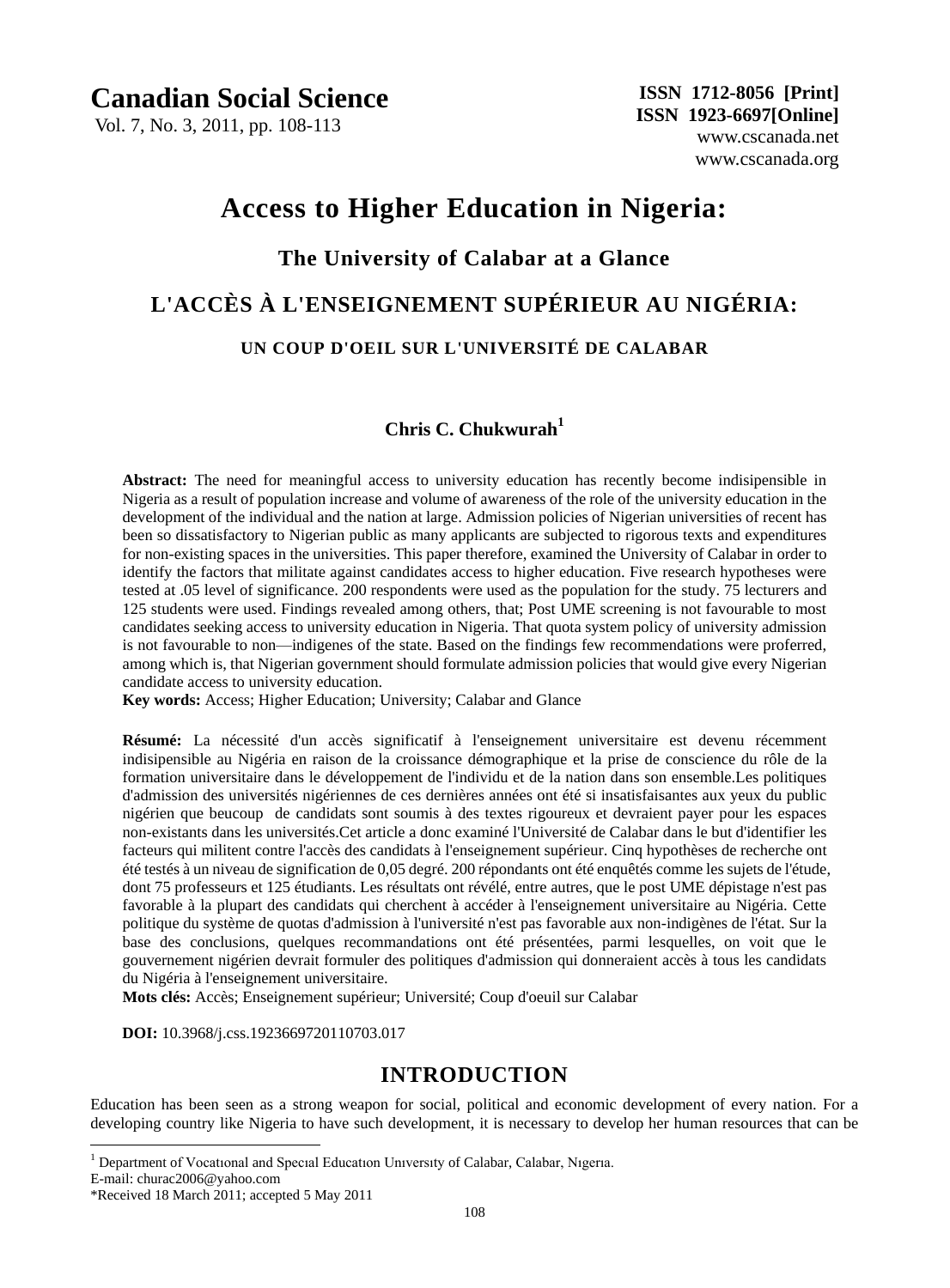#### *Chris C. Chukwurah/Canadian Social Science Vol.7 No.3, 2011*

utilized, especially for economic development. This would help to boost the nation's Gross National Product (GNP) per capita. Jibowu in Lokbut (2007) stated that a nation's Gross National Product (GNP) per capita depends, to a large extent, on the level of development of its human resources. Based on this, there is need for rapid, adequate, but rational development of the country's university education.

One would therefore expect Nigeria as a developing country to make access to university education for all citizens a priority. But it is surprising that many Nigerians could not have access to university education due probably to admission policies like, quota system, Post – University Matriculations Examination (UME) Screening, lack of facilities, fewness of universities, among others. This paper therefore, attempted to ascertain those factors that tend to militate against Nigerians access to university education using University of Calabar as a study area.

# **1. STATEMENT OF THE PROBLEM**

Nigerians have come to realize the importance of university education in one's life as a means for social mobility, self-development and self-actualization (Ene, 2007), Federal government of Nigeria (2003) explained that access to implies making it possible for everyone who is entitled to education to education receive it. Based on this, it is imperative that enough universities be established to accommodate the yearning candidates in Nigeria.

Universities in Nigeria have faced serious under funding for many years now as a result of increase in population and high demand for university education. Poor funding is one of the major factors that militates against access to university education in Nigeria. Many Nigerians are desirous to have university education but the available means of achieving this in the country is limited. Several attempts have been made to remedy these problems. One such attempt was the establishment of National Open University System to cater for the educational need of the people aspiring for university education. But the question is, do all these efforts provide meaningful access to university education in Nigeria?

#### **2. PURPOSE OF THE STUDY**

The major purpose of the study is to determine the access to university education in Nigeria.

Specifically, the study ascertained:

- (1) The Post-UME Screening as it affects candidates access to university education in Nigeria.
- (2) Quota system in admission as it affects candidates access to university education in Nigeria.
- (3) Funding of universities and its effects on candidates access to university education in Nigeria.
- (4) Socio-economic background of candidates as it affects their access to university education in Nigeria.
- (5) Gender discrimination and its effects on candidates university education in Nigeria.

## **3. SIGNIFICANCE OF THE STUDY**

The findings of the study would benefit the teachers and students of higher education as they would find in it valuable literature for academic work.

The study would benefit the higher education planners as it would help them to formulate proper policies for higher education. The findings on funding would enable the government to recognize the importance of funding higher education in the country.

#### **4. RESEARCH HYPOTHESES**

The following research hypotheses were formulated and tested at .05 level of significance:

- (1) There is no significant difference in the mean responses of lecturers and students on the effects of Post-UME Screening on candidates access to university education in Nigeria.
- (2) There is no significant difference in the mean responses of lecturers and students on the effects of quota system on candidates access to university education in Nigeria.
- (3) There is no significant difference in the mean responses of lecturers and students on the effects of funding on candidates access to university education in Nigeria.
- (4) There is no significant difference in the mean responses of lecturers and students on the effects of socio-economic background on candidates access to university education in Nigeria.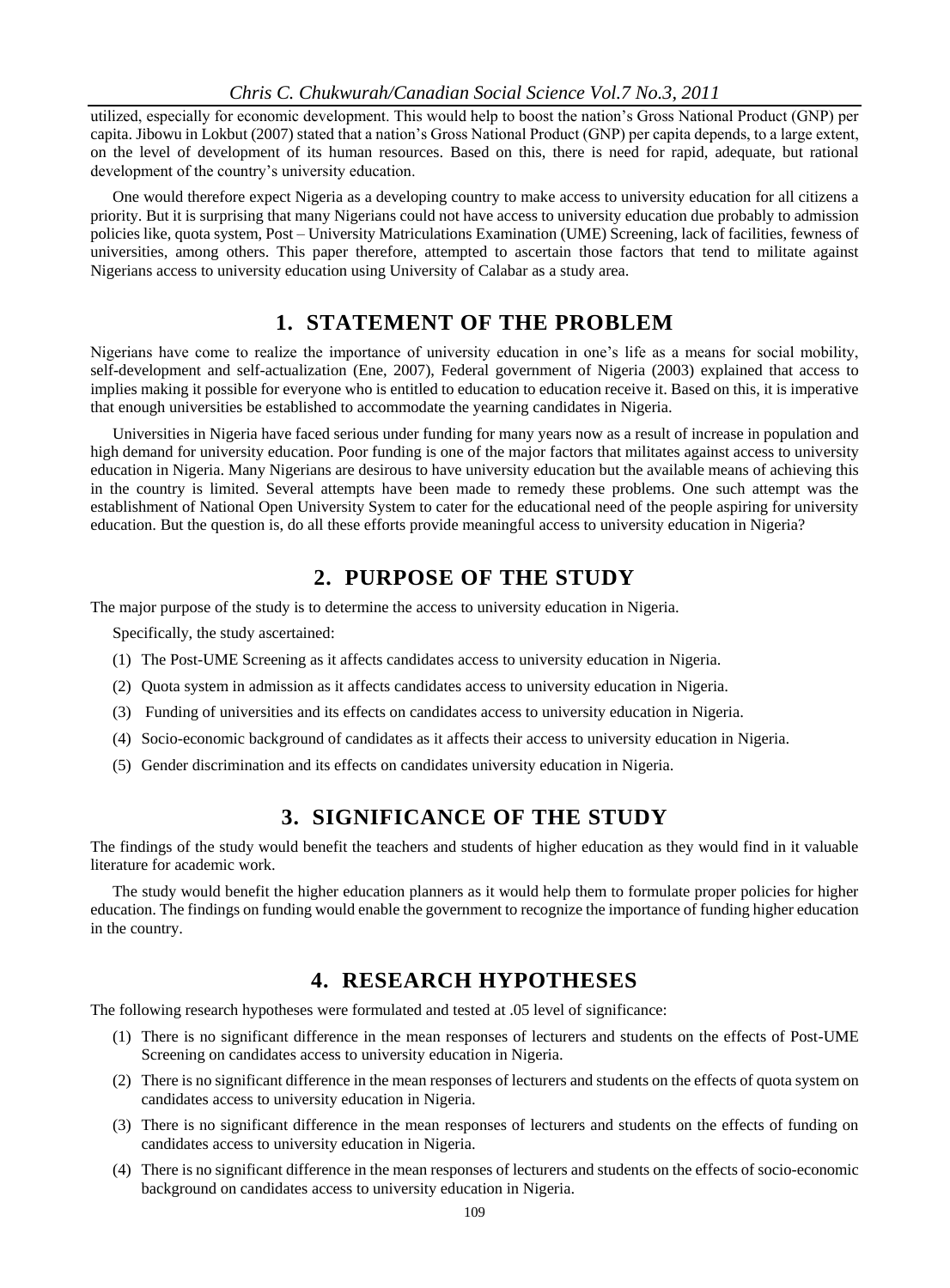(5) There is no significant difference in the mean responses of lecturers and students on the effects of gender discrimination on candidates access to university education in Nigeria.

#### **5. REVIEW OF RELATED LITERATURE**

Certain factors militate against access to university education in Nigeria. Literatures related to these issues are reviewed in this study. The federal character policy is a means to ensure fair and equal representation in various components of the units and communal groups in the country's educational institutions, agencies, status and influence, and positions of power. According to (FRN, 1996), it involves lowering the entry and promotional qualifications of states considered

disadvantaged in educational opportunity.

Federal character policy which is associated with the quota system of admission has been detrimental to candidates access to university education (Akpan and Undie, 2007). According to them quota system was introduced in an attempt to provide equal opportunity for candidates to be admitted into the university, but regrettably, the system has been greatly abused. The federal character policy has gradually been described by Nigerians as indigene and non-indigene dichotomy. Using quota system as put by Akpan and Undie (2007) to guide and regulate access to university education has an inequitable effect and academic merit is being scarified on the altar of mediocrity.

Funding of universities in Nigeria has been a serious problems affecting the growth of university education. According to Dada (2004), rather than a progressive movement toward the minimum standard of 26% that every developing country of the world should allocate the education annually what is experienced is a systematic reduction of the allocation to education. To him, poor funding is a major factor militating against good access to university education. This is true because poor funding tends to lead to inadequate provision of human and material resources and students admission is usually based on the availability of these resources.

The socio-economic background of Nigerians being so low tends to deny them access to university education. According to Ehiametalor (2005), about 70.2% Nigerians are poor and by implication cannot afford to send their children to school. Akpan and Undie (2007) revealed that, the socio-economic hardship deprive many qualified but less privileged candidates of the opportunity to enter into the university. It is therefore, clear that poverty is an important factor that militates against meaningful access to university education (Ene, 2007).

Gender discrimination tends to hinder candidates access to university education Ehiametalor in Ene (2007) revealed that the number of females who took 204 Universities Matriculation Examinations (UME) was 353.84 compared to 438.703 in 2003, this showed a drop of about 19.5%. By implication, out of 838.051 applicants for UME in 2004, females represented 42.2%. This is unexpected of country that perhaps has more females than male population (Akpan and Undie, 2007).

#### **6. METHODOLOGY**

A descriptive survey research design was adopted for the study. This is because the study sought for the facts and opinions of the respondents.

The University of Calabar, Nigeria was used as the area of the study. University of Calabar is one of the Federal Universities in Nigeria. It is in Cross River State of Nigeria.

The population for the study comprised of 75 staff and 125 students of the university. The entire population was used for the study.

A structured questionnaire was used for data collection.

The instrument was subjected to a face validation by two experts from the University of Calabar.

Cronbach Alpha reliability test was used to determine the internal consistency of the instrument. Reliability coefficient of 0.82 was obtained which was high enough to confirm the reliability of the instrument.

The five null hypotheses were analysed using independent t-test at .05 level of significance.

# **7. ANALYSIS OF DATA AND RESULTS**

The 5 null hypotheses tested at .05 level of significance are presented in tables below to determine whether differences exist between the responses of lecturers and students of the university on the factors that hinder candidates access to university education in Nigeria.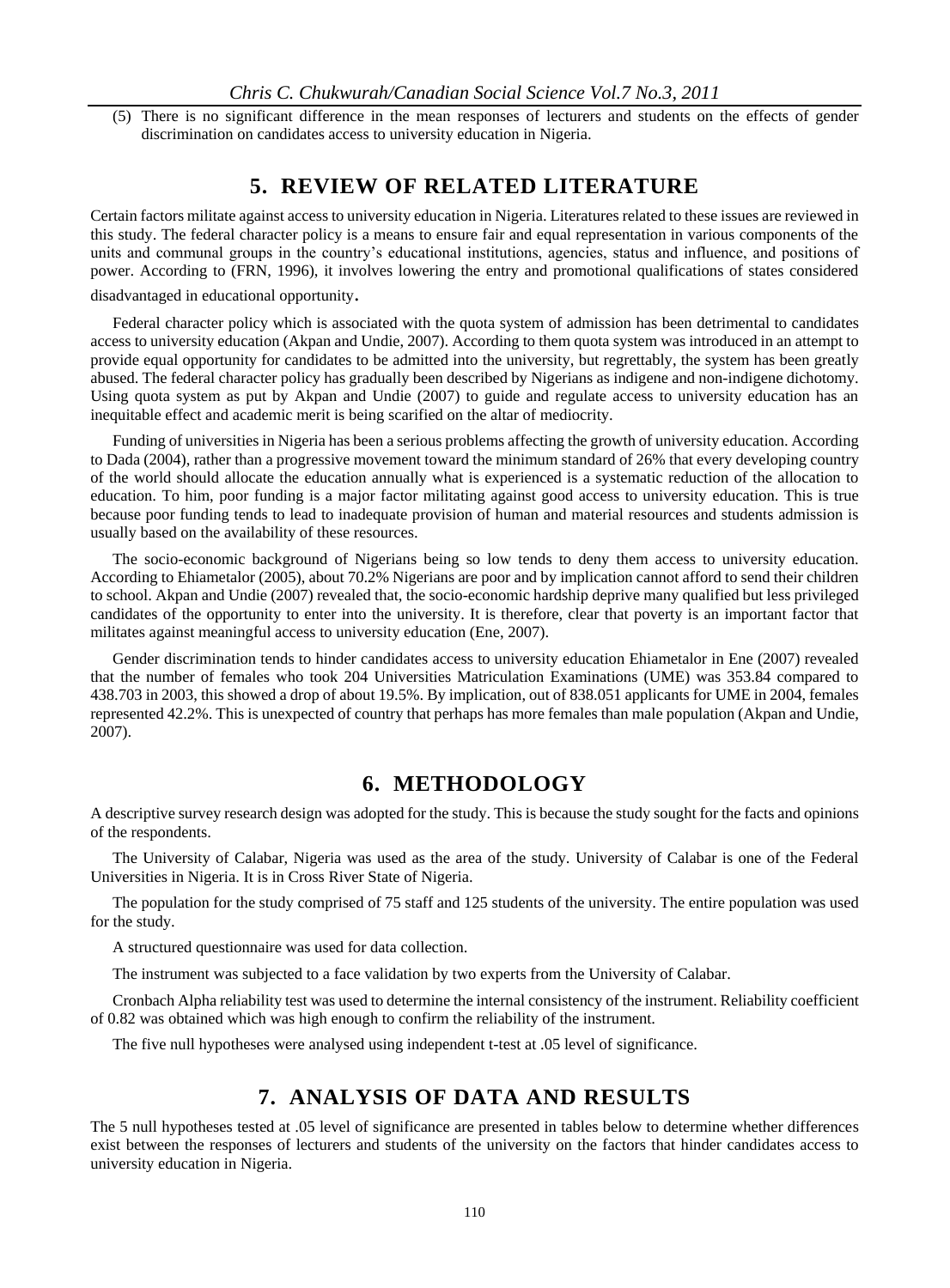#### **Table 1: T-test of Difference between the Mean Responses of Lecturers and Students on the Effects of Post-UME Screening on Candidates Access to University Education**

| Group           | $\Delta$ | <b>SD</b> |             | df  | tc    | tv   | <b>Decision</b> |
|-----------------|----------|-----------|-------------|-----|-------|------|-----------------|
| Lecturers       | 63.73    | 5.59      | 1つく<br>رے ت |     |       |      |                 |
|                 |          |           |             | 198 | 43.7. | 1.98 | Rejected        |
| <b>Students</b> | 32.68    | 4.92      | 75<br>ر_∍   |     |       |      |                 |

**Key: x =mean, SD=Standard deviation, tc=t-calculated, tv=t-table value, df=degree of freedom, N=Number of respondents** 

From the analysis in Table 1, the calculated t-value of 43.73 is greater than the null hypothesis of no significance is rejected. In other words there is significant effect of Post-UME Screening on candidates access to university education in Nigeria.

| Table 2: Independent T-test of the Effect of Quota System on Candidates Access to University Education |  |  |
|--------------------------------------------------------------------------------------------------------|--|--|
|--------------------------------------------------------------------------------------------------------|--|--|

| Group           |       | <b>SD</b> | $\mathbf{v}$                 | df   | m<br>๊ | tv   | <b>Decision</b> |
|-----------------|-------|-----------|------------------------------|------|--------|------|-----------------|
| Lecturers       | 64.68 | 5.61      | $1 \cap \mathcal{L}$<br>رے 1 |      |        |      |                 |
|                 |       |           |                              | 1.98 | 36.93  | 1.98 | Rejected        |
| <b>Students</b> | 42.88 | 2.98      | --<br>ر ،                    |      |        |      |                 |
|                 |       |           |                              |      |        |      |                 |

Table 2 above showed that the calculated t-value of 36.93 is greater than critical value of 1.98. This is an indication that the null, hypothesis of no significance is rejected. Meaning that there is significant effect of quota system on the candidates access to university education.

#### **Table 3: Independent T-test of the Effect of Finding on the Candidates Access to University Education**

| Group           | ◚     | <b>SD</b>      |                       | df   | tc    | tv   | <b>Decision</b> |
|-----------------|-------|----------------|-----------------------|------|-------|------|-----------------|
| Lecturers       | 51.33 | 12<br>4.12     | $1 \cap 5$<br>⊥∠J     |      |       |      |                 |
|                 |       |                |                       | 1.98 | 28.54 | 1.98 | Rejected        |
| <b>Students</b> | 27.35 | 2.22<br>ے کے ب | $\overline{a}$<br>. J |      |       |      |                 |

Table 3 above indicated that the calculated t-value of 28.54 is more than critical value of 1.98. This means that the null hypothesis of no significance is rejected. In other words, there is significant effect of findings on the candidates access to university education.

#### **Table 4: Independent T-test of the Effect of Socio-economic Background on the Candidates Access to University**

| <b>Education</b> |       |           |                                 |      |       |      |                 |
|------------------|-------|-----------|---------------------------------|------|-------|------|-----------------|
| Group            |       | <b>SD</b> |                                 | df   | tc    | tv   | <b>Decision</b> |
| Lecturers        | 57.84 | 5.28      | 125                             |      |       |      |                 |
|                  |       |           |                                 | 1.98 | 21.03 | 1.98 | Rejected        |
| <b>Students</b>  | 46.26 | 3.99      | $\overline{\phantom{a}}$<br>ر_. |      |       |      |                 |
|                  |       |           |                                 |      |       |      |                 |

Table 4 showed that the calculated t-value of 21.03 is greater than the critical value of 1.98. This is an indication that there is significant effect of socio-economic background on candidates access to university education in Calabar, Nigeria.

#### **Table 5: Independent T-test of the Effect of Gender Discrimination on the Candidates Access to University**

|           | <b>Education</b> |           |               |      |       |      |                 |
|-----------|------------------|-----------|---------------|------|-------|------|-----------------|
| Group     |                  | <b>SD</b> |               | df   | tc    | tv   | <b>Decision</b> |
| Lecturers | 62.13            | 5.28      | $\cap$<br>129 |      |       |      |                 |
|           |                  |           |               | 1.98 | 33.26 | 1.98 | Rejected        |
| Students  | 34.42            | 4.02      | ີ             |      |       |      |                 |

The analysis in Table 5 above showed that the calculated t-value of 33.26 is more than the critical value of 1.98. This is an indication that the hypothesis of no significance is not uphold. It means that there is significant effect of gender discrimination on the candidates access to university education.

# **8. DISCUSSION OF FINDINGS**

The analysis in Table 1 showed that there is significant effect of Post-UME Screening on the candidates access to university education. This indicates that second text known as Post-UME screening as entry requirements for university admission is detrimental to some successful candidates in UME examination who may not be opportuned to pass the test again. This is in line with Akpan and Undie (2007) who revealed that some candidates with better scores in UME examination are denied admission in some universities because they could not scale through the screening. Dada (2004) advised that candidates for university admission should not be made to supper greater burden than the other because of screening.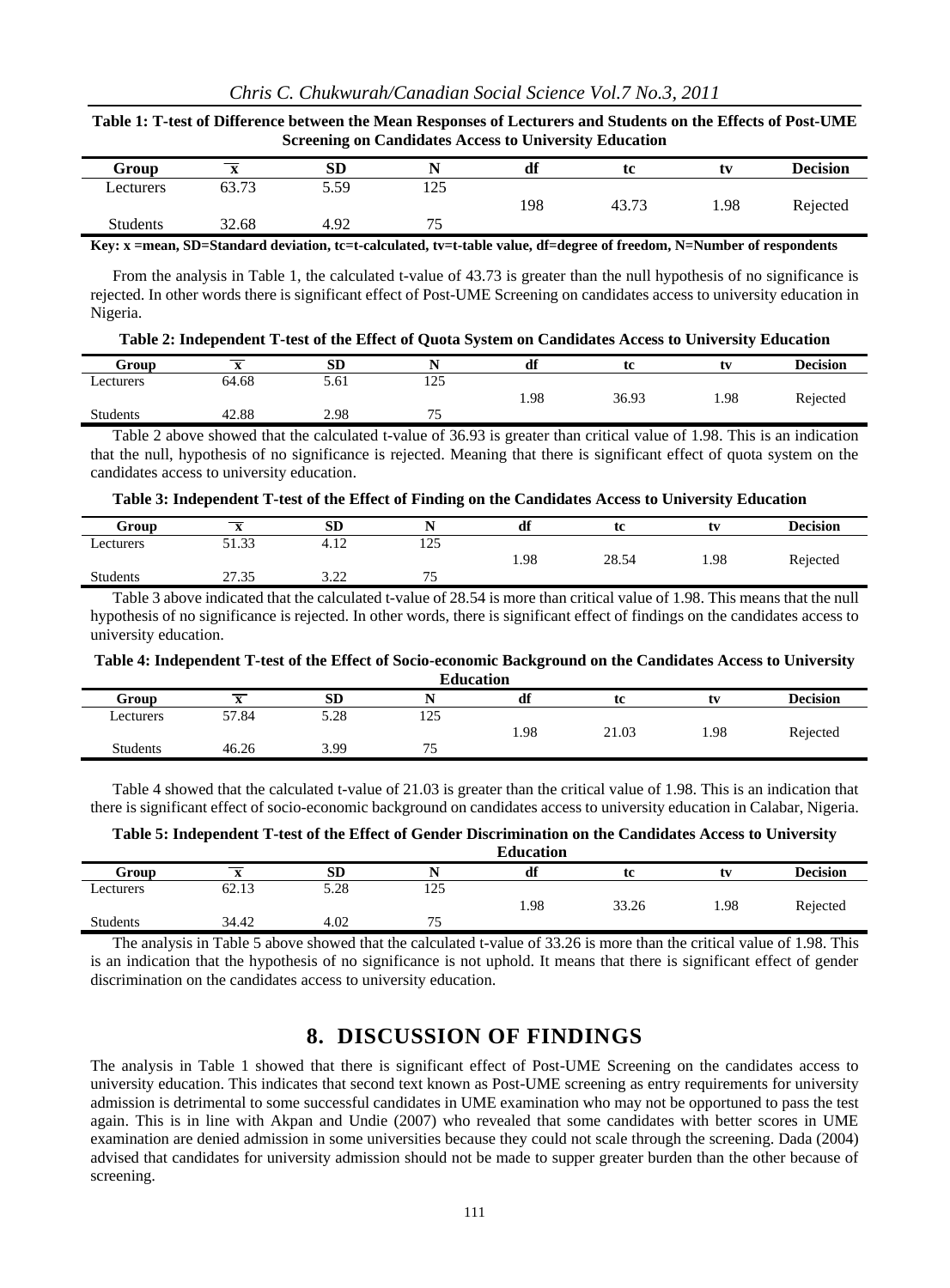#### *Chris C. Chukwurah/Canadian Social Science Vol.7 No.3, 2011*

The finding also indicated that there is significant effect of quota system on the candidates access to university education in Nigeria. Quota system which emanated from the federal character policy was introduced in an attempt to provide equal opportunity for candidates to university education. But regrettably, this system as revealed, is unfavourable to a great number of candidates seeking admission into the university. Supporting this finding Ene (2007) revealed that quota system has created inequality in the provision of university education and equity has been sacrificed on the altar of quota system.

Furthermore, the finding revealed that there is significant effect of funding on the candidates access to university education. This is supported by Dada (2004) who asserted that universities in Nigeria have faced serious under funding for many years. As a result, poor funding is now a major factor that militates against sound access to university education. Ochuba (2000) also stated that as a result of poor funding of universities, only about 21.9% of candidates who applied for university admission are admitted yearly. He further revealed that poor funding of university education contributed to many programmes being derived accreditation in the universities which in turn, led to negative effect candidates access to university education.

The finding also revealed that there is significant effect of socio-economic background on candidates access to university education. This means that low socio-economic background of candidates is an impediment to their access to university education. This finding is consistent with that of Ene (2007) who revealed that poverty is an important factor that militates against meaningful access to university education, that only parents of high socio-economic background can afford to send their children to universities.

Similarly, the findings showed that there is significant effect of gender discrimination on candidates access to university education. Gender discrimination affects candidates access to university education in Nigeria. This finding supports that of Ene (2004) who discovered that gender discrimination is another issue that hinders candidates access to university education, because preference is always given to the education of males by some families.

#### **CONCLUSION AND RECOMMENDATIONS**

From the findings of the study, it is concluded that many factors militate against meaningful access to university education in Nigeria. Such factors include Post-UME screening test, quota system of admission, lack of adequate funding, socio-economic background and gender discrimination. This situation had denied many Nigerian candidates access to university education. In order to remedy this situation the following recommendations were made:

(1) The federal government should formulate admission policies that would enhance every Nigerian candidate access to university education.

(2) The Nigerian government should increase the number of universities with adequate funding to enable provision of necessary facilities and access to university education.

(3) The quota system of admission should be reviewed to accommodate other candidates who merit it. Let all be given equal opportunity for university education.

(4) Nigeria is ripped enough to introduce free university education to enable poor candidates access to university education.

(5) Compulsory female education should be introduced in Nigeria to enable females access to university education.

#### **REFERENCES**

- Akpan, C. P. and Undie J. A. (2007). Access to University Education in Nigeria: Issues and problems. *Access, Equity and Quality in Higher Education*. Jos: Awemark Industiral Printers.
- Dada, J. A. (2004). Access to Education in Democratic Nigeria: Issues and Problems. In Uya, O. E., Denga, D. Emeh J. and Okoro, J. (Eds), *Education for Sustainable Democracy: The Nigeria Experience*. Calabar, University of Calabar Press.
- Ehiametalor, E. T. (2004). Issues of Access and Equity and Private Sector Participation in the Deregulation of Education. In G.O. Akpa, S.U. Udoh and E.O. Fagbamiye (Eds), De*regulating the Provision and Management of Education in Nigeria*. Jos: NAEP.
- Ene, A. C. (2007). Access to and Equity in University Education in Nigeria: Issues and Trends. *Access, Equity and Quality in Higher Education.* Nigeria, NAEP Publication.